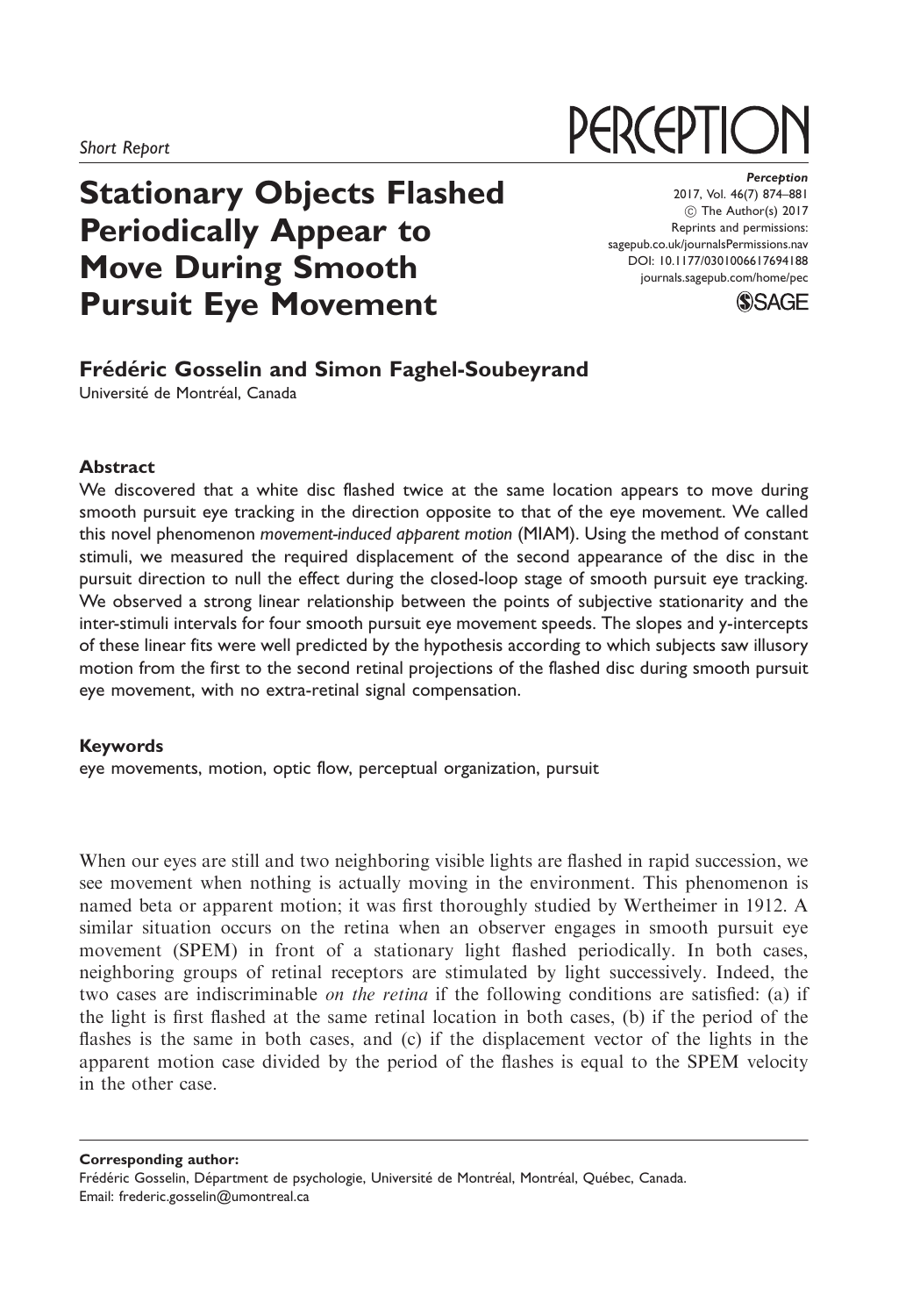As you would expect *qualitatively* from this retinal analysis, eye tracking the tip of a moving pencil or finger in front of Video 1 which displays stationary white discs flashed with periods increasing by steps of 16.67 ms from 0 ms, at the bottom, to 100 ms, at the top, results in the discs appearing to move in the direction opposite to that of the eyes. Importantly, you need to pay attention to the flashing discs while engaging in SPEM. As far as we know, this phenomenon—henceforth called movement-induced apparent motion (MIAM)—has never been reported in the literature. You might have noticed during this demonstration that the white discs align with one another. This indicates that the apparent disc displacement is proportional to the speed of SPEM times the period of the flashes. Again, this is compatible with the above retinal analysis which predicts that the apparent disc displacement should be *equal* to the speed of SPEM times the period of the flashes.

However, it is at odds with our ubiquitous experience that the *continuously illuminated* world around us is stable despite shifts of the images projected onto the retina during SPEM. Helmholtz (1925) suggested that this retinal displacement is cancelled by an 'effort of the will'. Sperry (1950) developed the idea and proposed that the retinal displacement is compared with the *corollary discharge* (also called *efference copy*; von Holst & Mittelstaedt, 1950)—a copy of the motor command that is sent to the muscles to produce an eye movement. Although our visual system comes close to this ideal, slight undercompensation can be revealed in the form of the perception of a tiny and usually non-disturbing movement of the stationary world opposite to eye movement. This illusionary motion of a *continuously illuminated* background induced by SPEM is referred to as the Filehne illusion (Filehne, 1920; Haarmeier, Thier, Repnow, & Petersen, 1997). Given the obvious similarities between MIAM and the Filehne illusion, it is tempting to argue that they are one and the same. However, the small undercompensation for retinal slip, which is believed to cause the Filehne illusion, should be identical for all the pulsating white discs in Video 1; therefore, the Filehne illusion cannot explain why the discs appear to move less and less from top to bottom. Moreover, the magnitude of the erroneous motion characterizing the Filehne illusion (e.g., that of the disc at the bottom of Video 1, which is presented continuously) is minuscule in comparison to that characterizing MIAM (e.g., that of the disc at the top, which is flashed with a period of 100 ms). Jumping the guns, we shall show in the following pages that MIAM is very well explained by the SPEM analog of apparent motion described earlier, with no extra-retinal compensation whatsoever.

Specifically, we will take a *quantitative* look at the atomic event in Video 1: two discs flashed during SPEM. Using the method of constant stimuli, we will find the displacement of the second disc in the pursuit direction required to null MIAM. We will do this for several inter-stimuli intervals (ISI) and SPEM speeds. Complete failure to compensate for the large retinal slip between the appearance of the two white discs would lead to a linear relationship between ISI and the nulling displacement with a slope equal to the tracking speed and a y-intercept equal to 0; and full compensation would lead to no nulling required at all.

### Methods

### Subjects

Six observers (three males) aged between 19 and 44 took part in the experiment. All participants had a normal or corrected-to-normal visual acuity. Written consent was obtained for all participants, and the study was approved by the Université de Montréal ethics committee.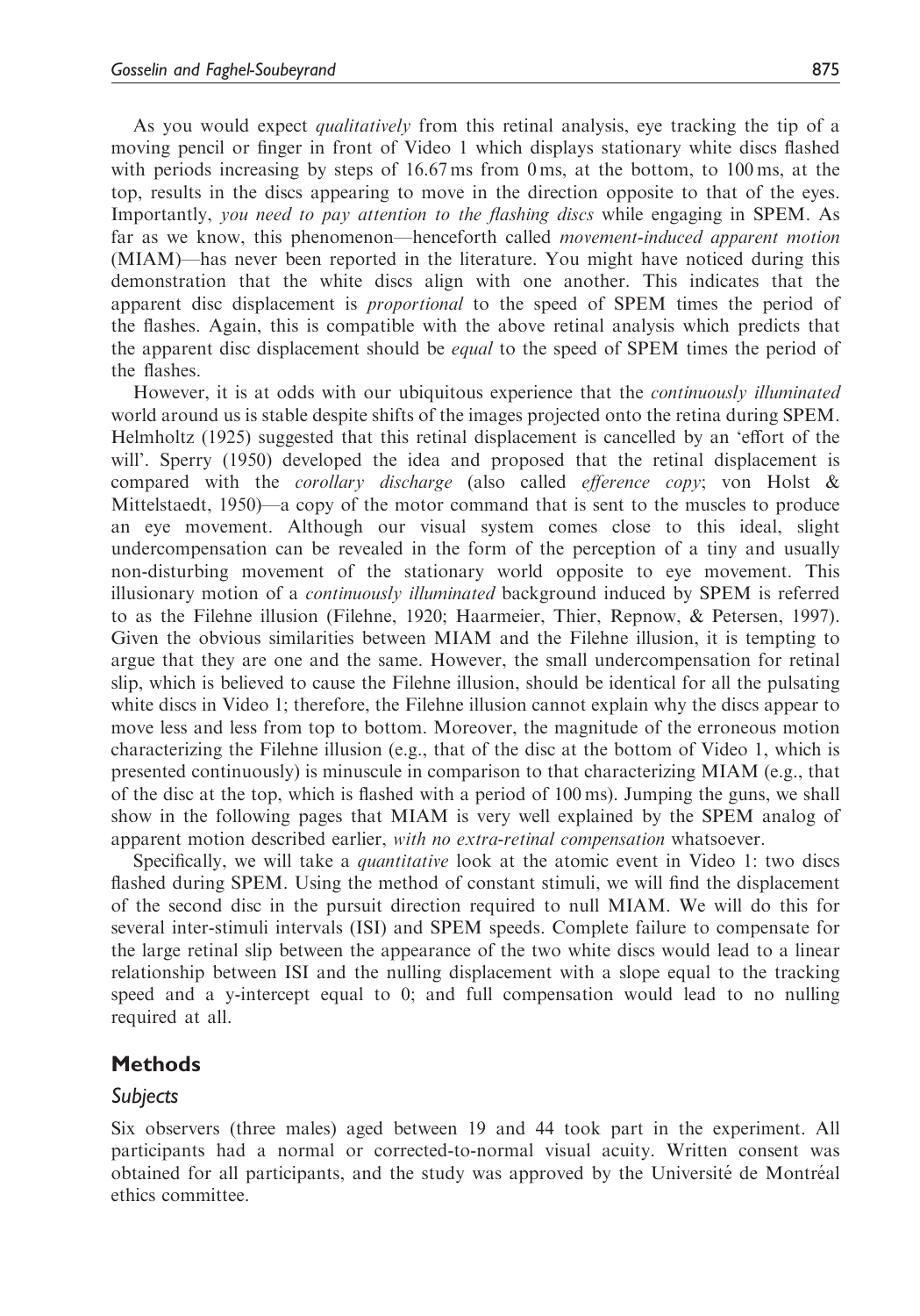# Apparatus

The experimental programs were run on a MacPro computer in the Matlab environment, using the Psychophysics (Brainard, 1997; Pelli, 1997) and EyeLink toolboxes (Cornelissen, Peters, & Palmer, 2002). All stimuli were presented on an Asus VG278H at 60 Hz with a resolution of  $1920 \times 1080$  pixels. Room lights were turned on so that natural background visual cues, such as the frame of the computer monitor, were available. A chin rest was used to maintain viewing distance at 66 cm. Eye movements were monitored at 250 Hz with an EyeLink II head-mounted eye-tracker (SR Research, Mississauga, Ontario). Only the dominant eye—as assessed by the Miles test (1930)—was tracked, but viewing was binocular.

# Procedure

A nine-point calibration was performed with the eye-tracker at the beginning of each experimental session, and a drift-correction was performed every five trials. On each trial, a stationary red dot with a diameter of 6.50 arcmin was shown for 400 ms on a black background 0.95, 2.90, 3.87, or 9.69 deg to the left of the unmarked center of the computer monitor, depending on SPEM speed. Then the red dot began to move rightward at a constant speed of 1.95 deg/s (FG3, SFS3), 5.85 deg/s (FG2, SFS2, and WM), 7.80 deg/s (CAC, CBP, FG1, LN, and SFS1), or 19.50 deg/s (FG4 and SFS4). When the red dot reached the unmarked center of the computer monitor, it was superimposed on a centred white disc with a diameter of 0.43 deg presented for 16.67 ms. This was followed by an ISI which varied between 16.67 ms and 133.33 ms, depending on the experimental session. A second white disc, identical to the first one, was then presented for  $16.67 \text{ ms}$  with a horizontal offset relative to the center of the computer monitor  $+$ SPEM speed  $(\text{deg/sec}) \times \text{ISI}$  (sec) of  $-0.22$ ,  $-0.13$ ,  $-0.04$ , 0.04, 0.13, or 0.22 deg (see Videos 2 and 3). Each subject completed one series of either four (for the 19.50 and 1.95 deg/s SPEM speeds) or seven (for the 7.80 and 5.85 deg/s SPEM speeds) experimental sessions of 120 trials. ISI varied between 16.67 ms and 133.33 ms in 33.33 ms steps for the series of four experimental sessions, and in 16.67 ms steps for the series of seven experimental sessions.

Subjects were asked to eye-track the red dot, to pay attention to the white disc, and to indicate the direction in which the white disc appeared to move using computer keyboard keys. Each participant completed about 10 practice trials before beginning the experimental sessions. Two subjects (FG5 and SFS5) did an additional experimental session with a SPEM speed of 19.50 deg/s and with an ISI of 133.33 ms, identical to the one described earlier, except that all white discs' positions were shifted 1 deg leftward.

# **Results**

For every trials of a subject, gaze location traces were filtered with a second order low-pass Butterworth filter with a cutoff at 50 Hz (Lindner, Schwarz,  $\&$  llg, 2001). Then instantaneous eye velocities were computed by deriving the filtered gaze locations, and instantaneous accelerations were computed by deriving these velocities. Saccades were defined as accelerations greater than  $700 \text{ deg/s}^2$ . Intervals of 60 ms centered on saccades were removed from the velocity traces and replaced by linearly interpolated velocities. Mean velocity traces after saccade removal for every subjects and SPEM speeds are shown in Figure 1. Finally, closed-loop SPEM gain was obtained by dividing the mean, across trials, of these velocities between 500 ms (which corresponds to the appearance of the first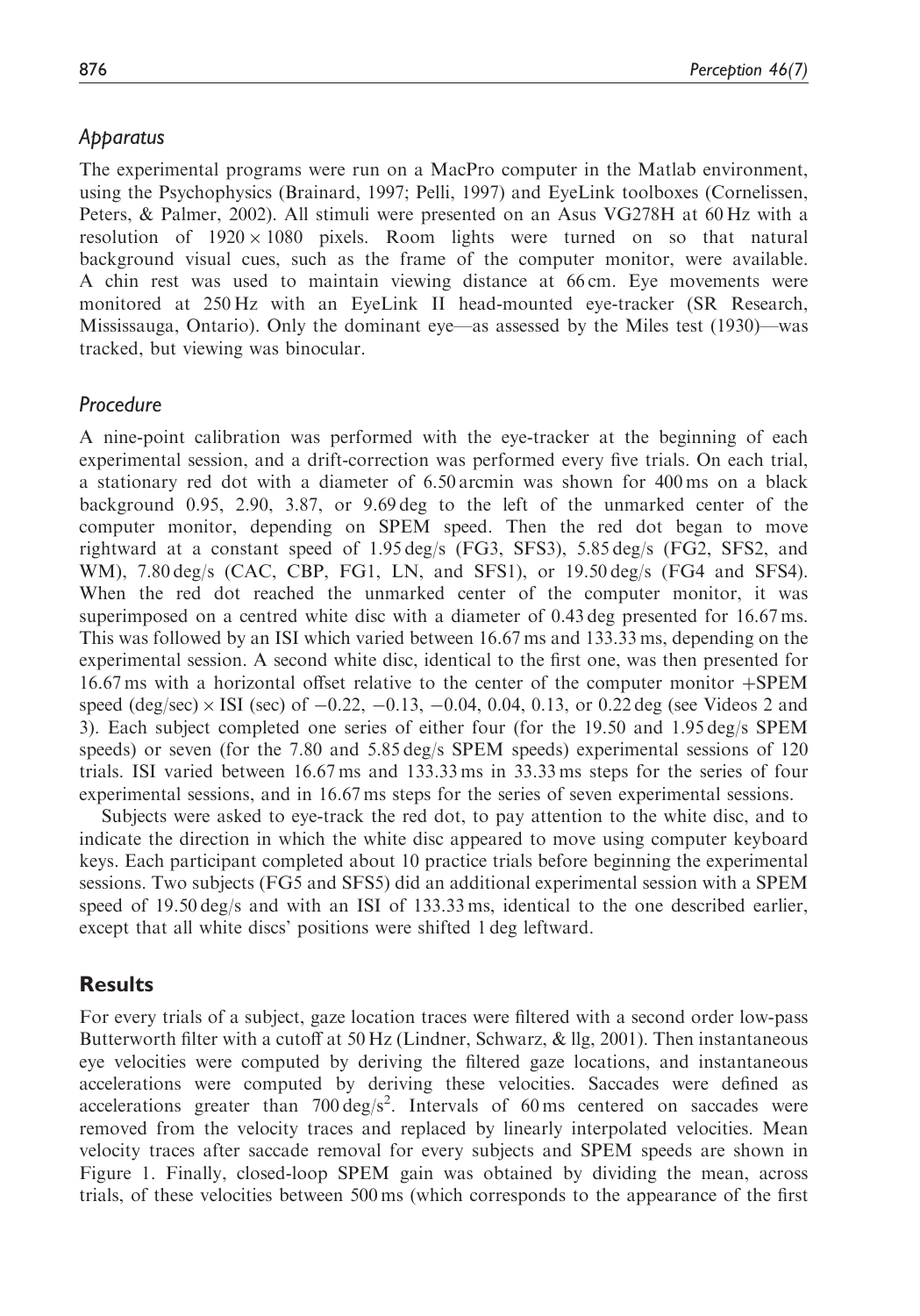

Figure 1. Blue curves represent the average individual filtered velocities as a function of time following onset of target motion after saccade removal. Red lines represent the speed of the moving targets. The green bars delimit the interval used to compute the gains (the first green bar coincides with the presentation of the first white disc).

white disc) and 650 ms after red dot motion onset by the red dot speed. Individual pursuit velocity gains are shown in Table 1.

The mean gain across subjects and SPEM speeds—0.89—indicates that pursuit quality was slightly under the ideal conditions. However, the most determinant factor for the hypothesis according to which subjects saw illusory motion from the first to the second retinal projections of the flashed disc during SPEM, with no extra-retinal signal compensation, is the mean horizontal displacement, including *saccades*, not pursuit velocity gain. We thus computed the mean horizontal eye displacement error relative to the red dot horizontal displacement between the two flashed white discs across trials for every subjects and SPEM speeds (Table 1). The mean of these errors was only 5.36%.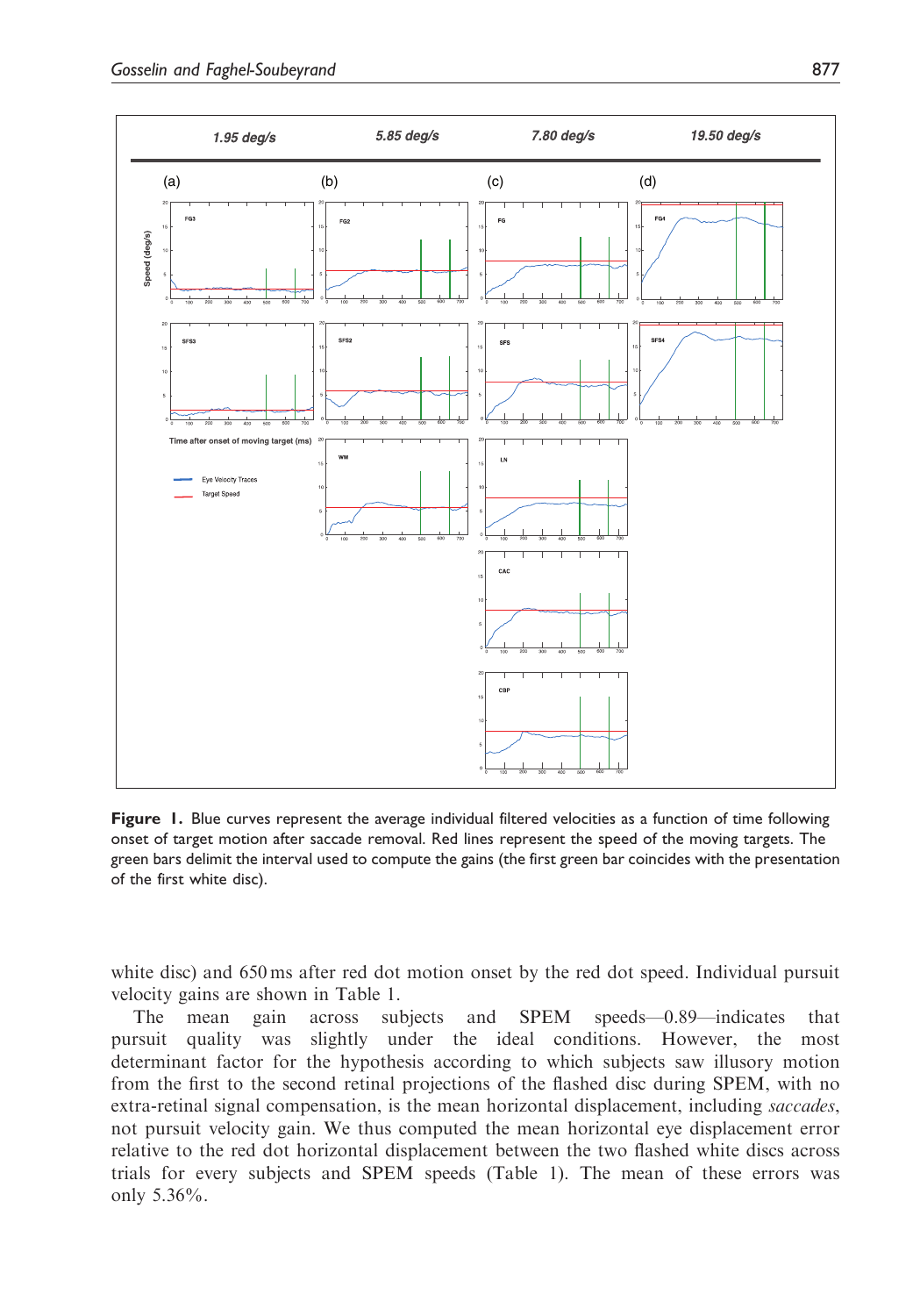| Subject          | Red dot<br>speed (deg/s) | Pursuit<br>gain | Eye displacement<br>error $(\%)$ | Linear fit<br>slope (deg/s) | Linear fit<br>y-intercept (deg) | $R^2$ |
|------------------|--------------------------|-----------------|----------------------------------|-----------------------------|---------------------------------|-------|
| SFS4             | 19.50                    | 0.85            | 4.33                             | 19.02                       | 0.03                            | .99   |
| FG4              |                          | 0.83            | 3.22                             | 19.19                       | 0.02                            | .99   |
| SFS5             |                          | 0.80            | 0.49                             | –                           |                                 |       |
| FG5              |                          | 0.78            | 6.48                             |                             |                                 |       |
| CAC              | 7.80                     | 0.89            | 6.79                             | 7.31                        | 0.05                            | .99   |
| <b>CBP</b>       |                          | 0.89            | 6.20                             | 6.84                        | $-0.02$                         | .97   |
| <b>FG1</b>       |                          | 0.82            | 7.26                             | 7.63                        | 0.01                            | .99   |
| LN               |                          | 0.93            | 8.26                             | 7.66                        | $-0.03$                         | .99   |
| <b>SFS1</b>      |                          | 0.86            | 8.94                             | 7.73                        | $-0.03$                         | .99   |
| FG <sub>2</sub>  | 5.85                     | 0.96            | 6.27                             | 5.64                        | 0.01                            | .99   |
| SFS <sub>2</sub> |                          | 0.92            | 3.45                             | 5.82                        | $-0.03$                         | .99   |
| <b>WM</b>        |                          | 0.97            | 0.36                             | 5.93                        | $-0.02$                         | .99   |
| SFS3             | 1.95                     | 0.86            | 0.72                             | 2.04                        | $-0.04$                         | .99   |
| FG <sub>3</sub>  |                          | 0.93            | 6.00                             | 1.75                        | 0.00                            | .98   |

**Table 1.** Individual points of subjective stationarity (PSS) fitted parameters and other measures.

Then, for each subject, ISI, and horizontal offset, we computed the proportion of trials the subject responded that the white dot moved rightward. Next, we fitted cumulative Gaussian distributions to the six proportions—one for each of the horizontal offset—associated with each of the four or seven ISI ( $R<sup>2</sup>$  ranged from 0.87 to 1.00, with a mean of 0.99 and a standard deviation of 0.02), and extracted seven points of subjective stationarity (PSS). PSS are represented as black circles in Figure 2 (or as blue asterisks for the extra leftward-shifted sessions, Figure 2(d)).

Lines fitted very well to these PSS (Figure 2, black solid lines; Table 1,  $R^2$ ), confirming the qualitative impression that the magnitude of MIAM is proportional to the ISI (or to the period in Video 1). Moreover, the slopes and y-intercepts of these linear fits were very close to those predicted by a SPEM analog of apparent motion, with no extra-retinal signal compensation whatsoever (Figure 2, solid red lines). The PSS of the two experimental sessions with a SPEM speed of 19.50 deg/s and an ISI of 133.33 ms—the one with the first white disc superimposed on the red dot and the other with the first white disc presented 1 deg to the left of the red dot (Figure 2(d))—are almost identical.

## **Discussion**

We discovered that two identical white disc flashed at the same location appears to move during the closed-loop stage of SPEM in the direction opposite to that of the eye movement. We called this novel phenomenon *MIAM*. Using the method of constant stimuli, we measured the required displacement of the second disc in the pursuit direction to null the effect. We observed a strong linear relationship between the PSS and the ISI for a given SPEM speed in six subjects. The slopes and y-intercepts of these linear fits were well predicted by the hypothesis according to which subjects saw illusory motion from the first and second discs' retinal projections during SPEM, without extra-retinal signal compensation. This was the case for SPEM speeds between 1.95 and 19.50 deg/s, which indicates that MIAM is invariant to SPEM and apparent motion speed. This also suggests that SPEM and apparent motion share mechanisms in both slow and fast motion processes (see also Matsumiya & Shioiri, 2015). Finally, the PSS of the two experimental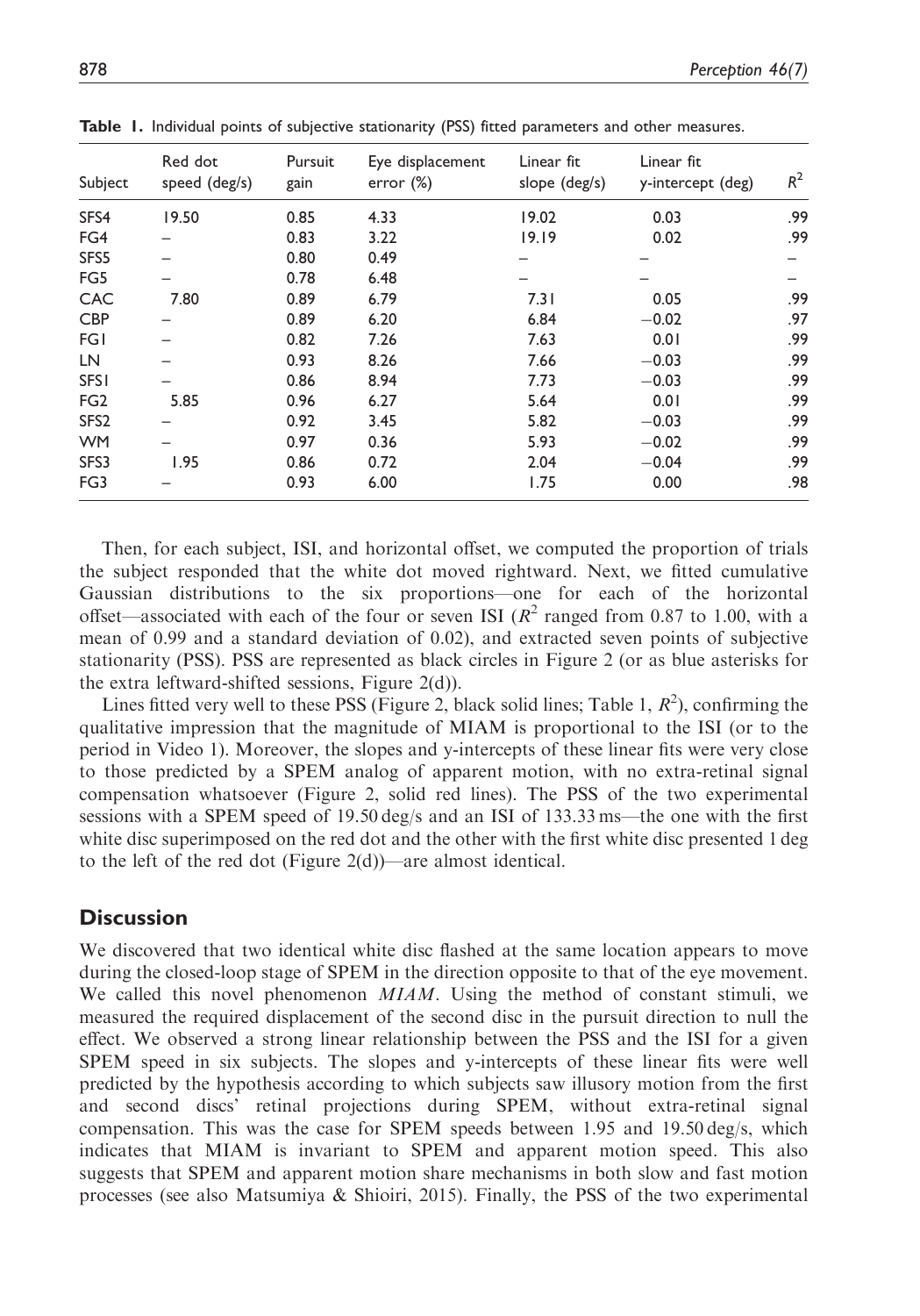

Figure 2. The magnitude of MIAM for every subject as a function of ISI and SPEM speed. Black circles represent points of subjective stationarity or PSS (i.e., the offsets of the second flashed white disc required to null MIAM); solid black lines are the best linear fit to these data points; dashed black lines indicate the boundaries of the 95% interval of confidence of the fitted lines; and the solid red lines is the prediction assuming a SPEM analog of apparent motion, with no extra-retinal signal compensation whatsoever. Blue asterisks in the scatterplots are the PSS for the sessions during which SPEM speed was 19.50 deg/s, ISI was 133.33 ms, and the first white disc was presented 1 deg to the left of the red dot.

sessions with a SPEM speed of 19.50 deg/s and an ISI of 133.33 ms—the one with the first white disc superimposed on the red dot and the other with the first white disc presented 1 deg to the left of the red dot (Figure 2(d))—are almost identical, suggesting that MIAM is invariant to retinal location at least within the fovea.

Several studies converged to show that the middle temporal area in the macaque and other primates and its human homolog, the human MT complex, respond to stimulus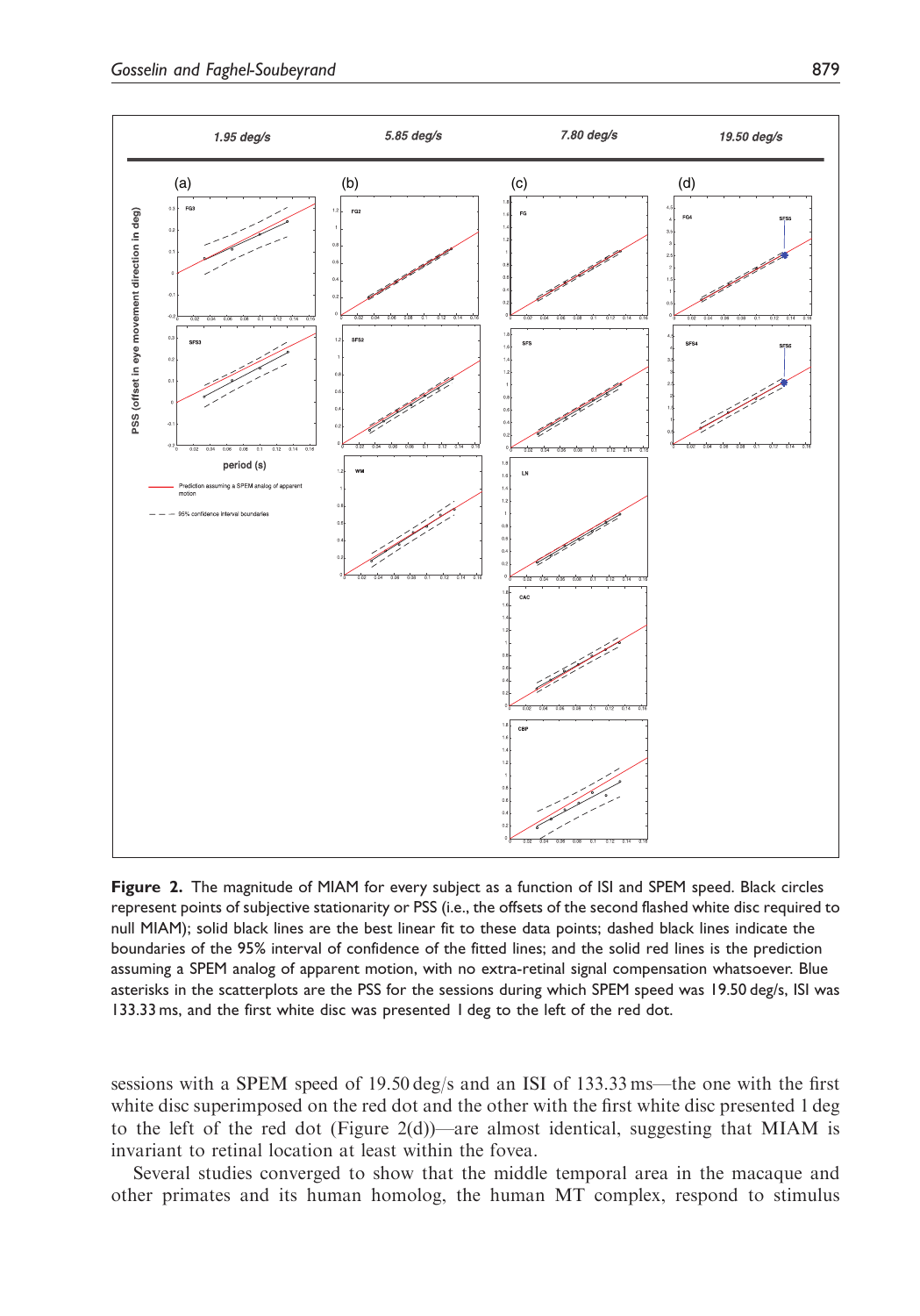conditions that induce apparent motion (Goebel, Khorram-Sefat, Muckli, Hacker, & Singer, 1998; Liu, Slotnick, & Yantis, 2004; Mikami, 1991; Muckli et al., 2002). The brain locus of the compensation for the retinal slip resulting from SPEM seems to be distributed along the visual pathway. Neuroimaging studies in humans have failed to find any trace of a compensation for SPEM in area V1 up to area MT; the response in these visual areas seem to correlate with retinal motion signal, not with perceived motion (Haarmeier & their, 1998; Lindner, Haarmeier, Erb, Grodd, & Thier, 2006; Tikhonov, Haarmeier, Thier, Braun, & Lutzenberger, 2004; Trenner et al. 2008). However, there is evidence for SPEM compensation before area MT in the primate brain. Neurons encoding visual motion independently of SPEM—so-called real-motion cells—represent about 10% to 15% of the cells in areas V1 and V2 and about 40% of the cells in area V3A (Galletti & Fattori, 2003). Moreover, it was shown that about 8% of cells in area V1 exhibited percept related activity in the awake behaving monkey (Dicke, Chakraborty,  $\&$  Thier, 2008). With this in mind, one parsimonious neural explanation for the failure to compensate for the SPEM analog of apparent motion under MIAM conditions is that the critical compensation occurs either before the computation of apparent motion in the visual processing stream (in area V1, V2, or V3), or in a parallel pathway. In other words, the small retinal slip resulting from the brief presentation of the first disc would be cancelled along striate and early extra-striate visual areas and so would the equally small retinal slip resulting from the brief presentation of the second disc but, most importantly, the much larger retinal slip resulting from the Gestalt grouping of the two discs in MT would not.

Haarmeier et al. (1997) described the unique case of a patient with relatively large bilateral extrastriate cortex lesions, which experiences false perception of motion due to a complete inability to take eye movements into account when faced with self-induced retinal image slip. Probably as a result of the conflict, this condition creates between the visual, vestibular, and somatosensory senses (Reason & Brand, 1975), this patient suffered from dizziness and nausea. What we have shown here is that for stroboscopically illuminated stationary objects such a complete incapacity of cancelling retinal displacement resulting from SPEM is the norm. We believe, therefore, that MIAM might play a role in *flicker sickness* in which observers report nausea and feeling dizzy when, for example, in a helicopter (Cushman & Floccare, 2007) or working with intermittently flashing lights (Ulett, 1953).

### Declaration of Conflicting Interests

The author(s) declared no potential conflicts of interest with respect to the research, authorship, and/or publication of this article.

### Funding

The author(s) received no financial support for the research, authorship, and/or publication of this article.

### Supplemental Material

The online supplementary material is available at [http://journals.sagepub.com/doi/suppl/10.1177/](http://journals.sagepub.com/doi/suppl/10.1177/0301006617694189) [0301006617694188](http://journals.sagepub.com/doi/suppl/10.1177/0301006617694189).

#### References

Brainard, D. H. (1997). The Psychophysics Toolbox. Spatial Vision, 10, 433-436.